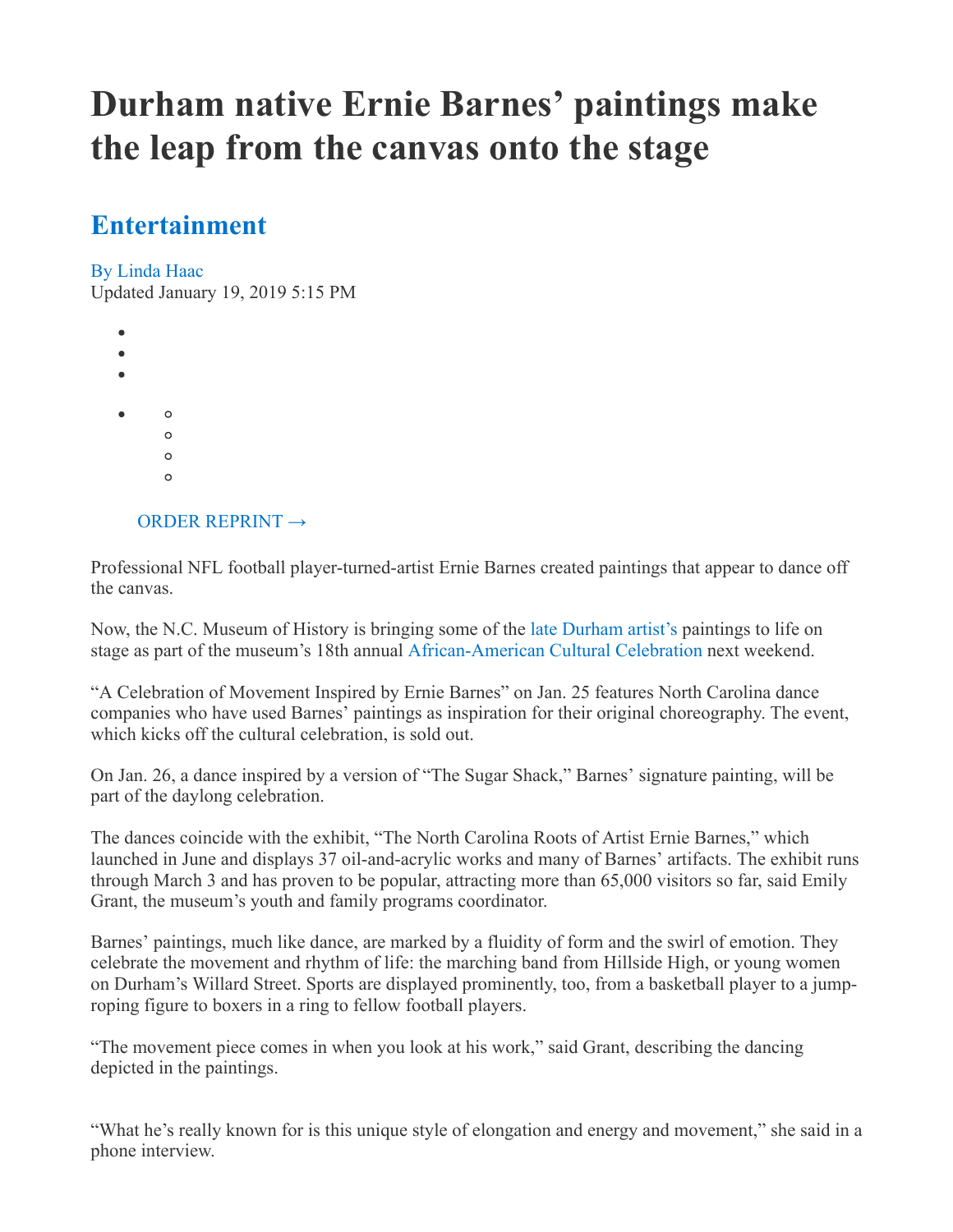This Nov. 15, 1966, file photo shows Ernie Barnes, former offensive lineman for both the American and National Football leagues, standing alongside one of his paintings at the Grand Central Art Gallery in New York. Barnes retired from the NFL to pursue a career as an artist. The North Carolina Museum of History has an exhibit that showcased many of Barnes' original paintings, as well as artifacts from his life. John Rooney, File AP Photo

He grew up in the Bottoms area of Durham during the segregated era of Jim Crow in the South. His mother enrolled him in tap-dance classes when he was a kid. He graduated from Hillside High School and attended N.C. Central University, then known as North Carolina College, on an athletic scholarship, majoring in art.

Barnes portrays all the hope and agony of his times, tackling his canvas with his paintbrush. He knew how to dance across a field with stamina and joy.

Barnes [based "The Sugar Shack"](https://www.newsobserver.com/living/article213003054.html) on dances held at the Durham Armory during his time growing up in the 1940s and '50s. He first witnessed the social gatherings at age 13, when he sneaked into the dance hall against his mother's wishes to observe "hop" night. R&B artists Clyde McPhatter and the Dominoes were playing.

"My little Christian mind was shocked," Barnes later wrote, according to papers provided by his estate.

He figured he was among sinners, but still found himself captivated by the fluid movement.

Some 25 years after this, Barnes captured that movement, memorializing Durham's African-American social scene and its cultural history.

The same year, Marvin Gaye decided to put "The Sugar Shack" on the cover of his 1976 album, "I Want You." Gaye never returned the original painting, and eventually it was sold to actor Eddie Murphy. That explains why the museum is showing a slightly different version of the iconic piece in the exhibit.

The piece is memorably seen in the closing credits of the '70s TV series, "Good Times."

The painting is marked, Grant said, by "movement and energy and color and vibrancy."

On Saturday, Nicole Oxendine of Durham's Empower Dance Studio will transform this painting into a dance called "At the Shack."

The task of bringing the painting to the stage required some creativity. Oxendine said she placed a copy of the painting on the wall and "played with the image" as she choreographed the dance.

"As we're creating it, we're talking about that work and what that looks like," Oxendine said. "This really gives us a sense of how to embody it. How do you actually take that and feel the energy? How does this dancer in the red dress enter? Does she come with this person here?

"At the Shack" is set to Gaye's songs "I Want You" and "Get It Up." It will be shown in the museum's 300-seat auditorium. Dancers will also perform "Guiding Light," inspired by Barnes' paintings "Lift Every Voice" (2008) and "Balance of Power" (1981).

"The big thing is you have to freely move it," Oxendine said. "So, what's happening? What were they talking about next? What happened before? Let's not let it be static."